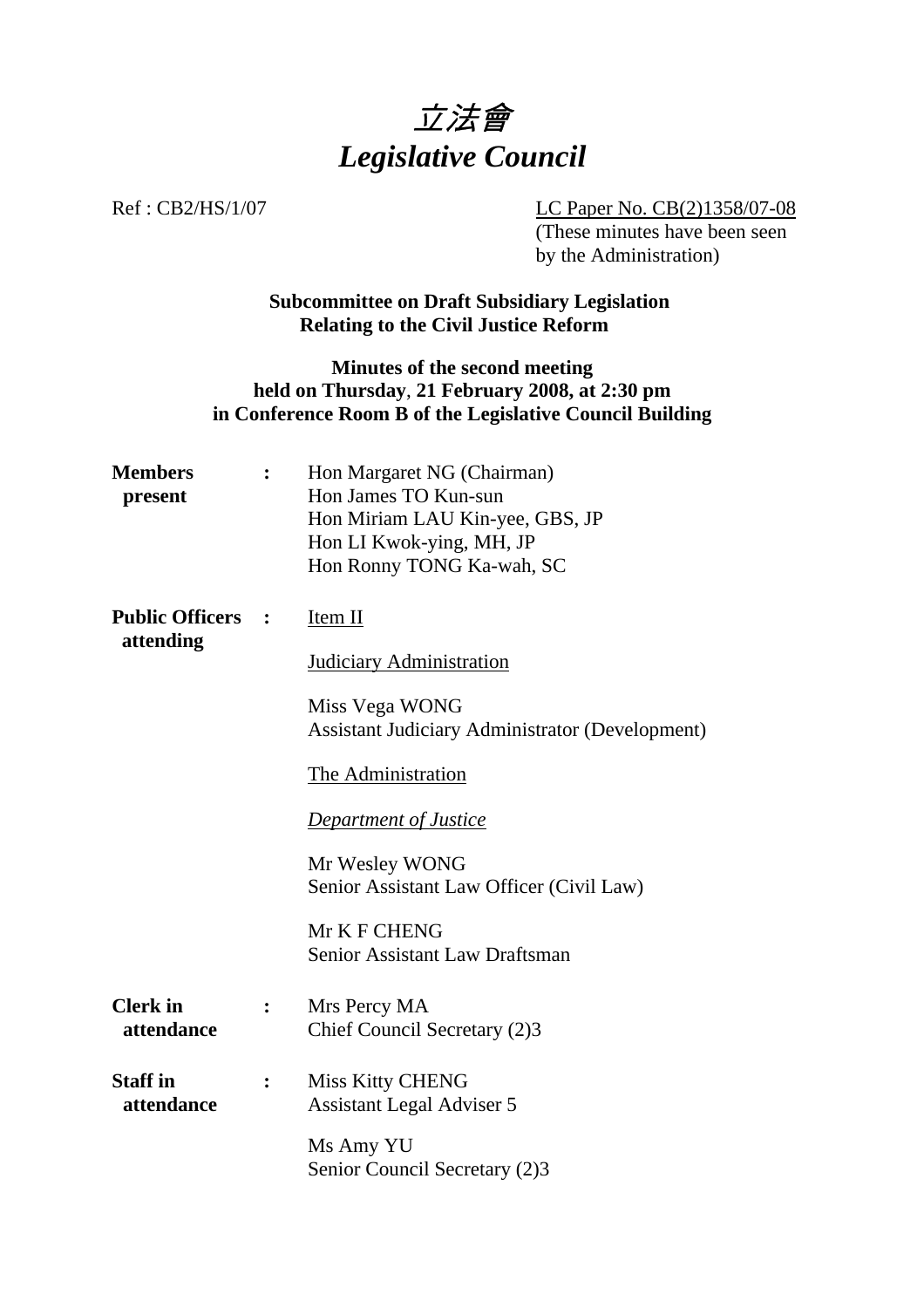# **I. Confirmation of minutes of meeting**

(LC Paper No. CB(2)1127/07-08 - Minutes of meeting on 4 February 2008)

The minutes of meeting held on 4 February 2008 were confirmed.

# **II. Meeting with the Administration/Judiciary Administration**

 (LC Paper No. CB(2)1129/07-08(01) - Paper entitled "Policy aspects of the proposed amendments to the Rules of the High Court (Cap. 4A)" provided by the Judiciary Administration

 LC Paper No. CB(2)1152/07-08(01) - Paper entitled "Summary of responses to the draft Rules of the High Court (Amendment) Rules" provided by the Judiciary Administration

 LC Paper No. CB(2)1000/07-08(01) - Paper entitled "Proposed Amendments to the Rules of the High Court (Cap. 4A)" provided by the Judiciary Administration (the latest draft subsidiary legislation are set out at Annexes B and C to the paper))

2. The Subcommittee deliberated (index of proceedings attached at **Annex**).

#### **Judiciary**  Judiciary 3. The Judiciary Administration was requested to –

- (a) review the wording of Order 1A rule 1(d) of the draft Rules of the High Court in respect of the underlying objective to "promote greater equality between the parties" having regard to members' views;
- (b) explain how Order 1B rule  $1(2)(g)$  (i.e. the court's power to try two or more claims on the same occasion) worked and whether it was a new power granted to the court;
- (c) provide information on the workings of Order 1B rule 2(2) (which provided that where the Court proposed to make an order of its own motion, it might give any person likely to be affected by the order an opportunity to make representations), including whether it was a new power granted to the court, examples to illustrate the scope of "any person likely to be affected", and who would bear the costs of the hearings;
- (d) address members' concerns/queries about imposing costs and other financial sanctions for non-compliance of practice directions and pre-action protocols, in particular the latter which were yet to be made, and provide information on how the arrangement for a party ordered by the court to pay a sum of money into the court worked (i.e. Order 2 rule 3 (2) and (4)). For details, please refer to the index of proceedings; and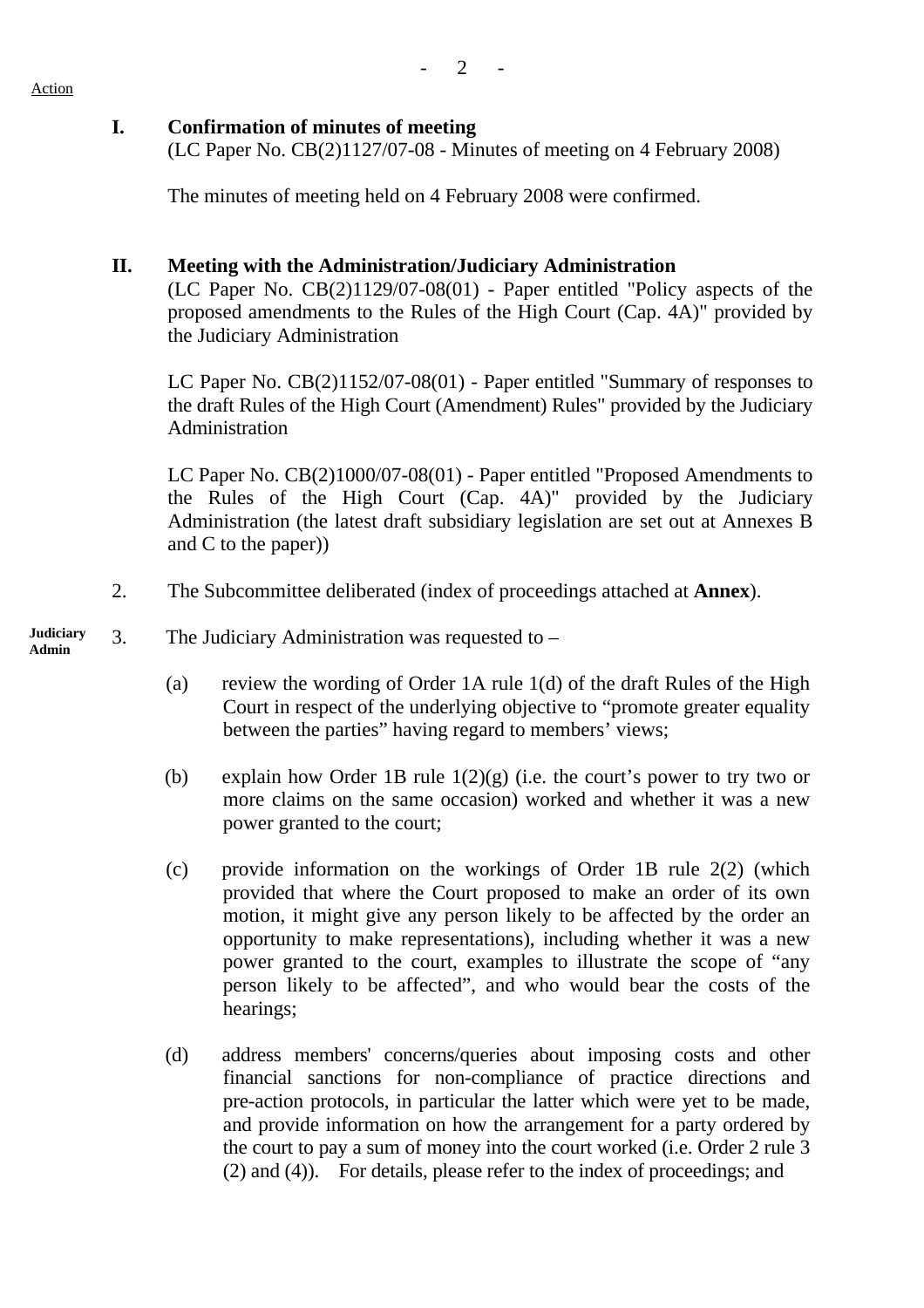(e) provide supplementary background information on Order 53 relating to judicial review, including information on the reasons for and the impact of the proposed changes.

### **III. Any other business**

4. Members noted that the next meeting would be held on 29 February 2008 at 4:30 pm to meet with deputations. Members further agreed to invite faculty members of the three law schools of local universities to give views on the draft subsidiary legislation at the meeting.

5. The meeting ended at 4:30 pm.

Council Business Division 2 Legislative Council Secretariat 18 March 2008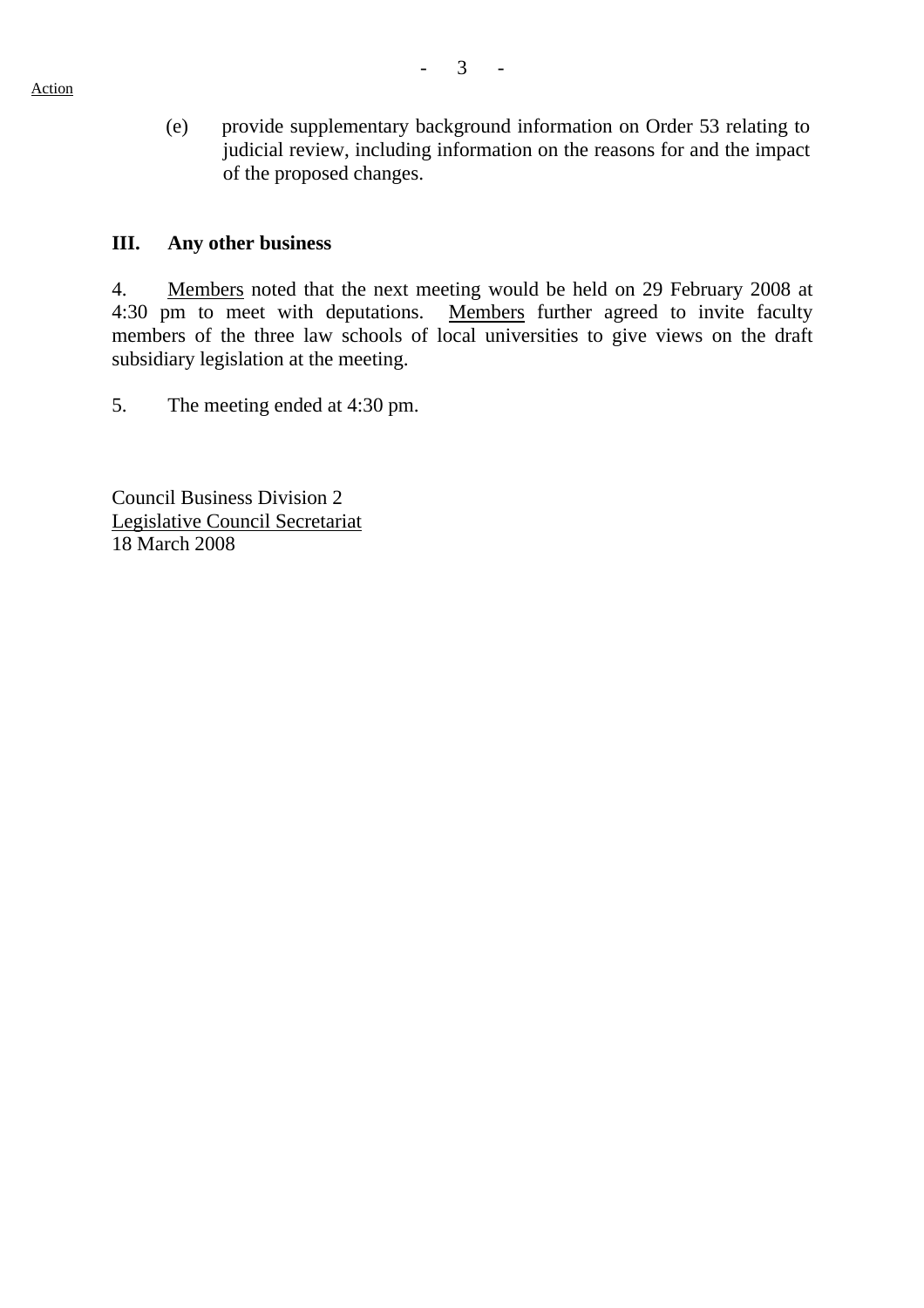# **Proceedings of the second meeting of the Subcommittee on Draft Subsidiary Legislation Relating to the Civil Justice Reform on Thursday**, **21 February 2008, at 2:30 pm in Conference Room B of the Legislative Council Building**

| <b>Time Marker</b> | Speaker(s)                           | Subject(s)                                                                                                                                                                                                                                                                                                                                                                                              | <b>Action</b><br>required    |
|--------------------|--------------------------------------|---------------------------------------------------------------------------------------------------------------------------------------------------------------------------------------------------------------------------------------------------------------------------------------------------------------------------------------------------------------------------------------------------------|------------------------------|
| 000142 - 000235    | Chairman                             | Confirmation<br>of minutes of meeting<br>on<br>2008<br>4 February<br>(LC)<br>No.<br>paper<br>CB(2)1127/07-08)                                                                                                                                                                                                                                                                                           |                              |
| 000236 - 000545    | Chairman                             | The Chairman informed members of her<br>discussion with the Chief Justice on members'<br>concern that there should be appropriate<br>representatives from the Judiciary attending<br>meetings of the Subcommittee to answer<br>members' questions on the policy aspects of the<br>draft subsidiary legislation -<br>(a) the Judiciary was of the position that<br>judges should not appear before LegCo |                              |
|                    |                                      | committees;<br>(b) in light of (a) above, the Judiciary<br>Administration would act as the bridge<br>Judiciary<br>and<br>between<br>the<br>the<br>Subcommittee and relay the views of the<br>Judiciary in writing to the Subcommittee;<br>and                                                                                                                                                           |                              |
|                    |                                      | at the request of the Chairman, the<br>(c)<br>Judiciary Administration had provided a<br>paper entitled "Policy aspects of the<br>proposed amendments to the Rules of the<br>High Court (Cap. 4A)" (LC Paper No.<br>$CB(2)1129/07-08(01)$ to explain the<br>policy objectives of the proposed<br>amendments and their impact on civil<br>proceedings                                                    |                              |
| 000546 - 000813    | Chairman                             | To facilitate the Subcommittee's deliberation of<br>the draft amendments to the Rules of the High<br>Court (RHC), the Clerk was requested to prepare<br>an index showing the headings of the various<br>parts of the proposed amendments to RHC<br>together with the relevant RHC Orders affected                                                                                                       | <b>Clerk to follow</b><br>up |
| 000814 - 002229    | Chairman<br>Judiciary Administration | Briefing by the Judiciary Administration on its<br>paper entitled "Policy aspects of the proposed<br>amendments to the Rules of the High Court<br>(Cap.<br>$(4A)$ "<br>Paper<br>No.<br>(LC<br>$CB(2)1129/07-08(01))$                                                                                                                                                                                    |                              |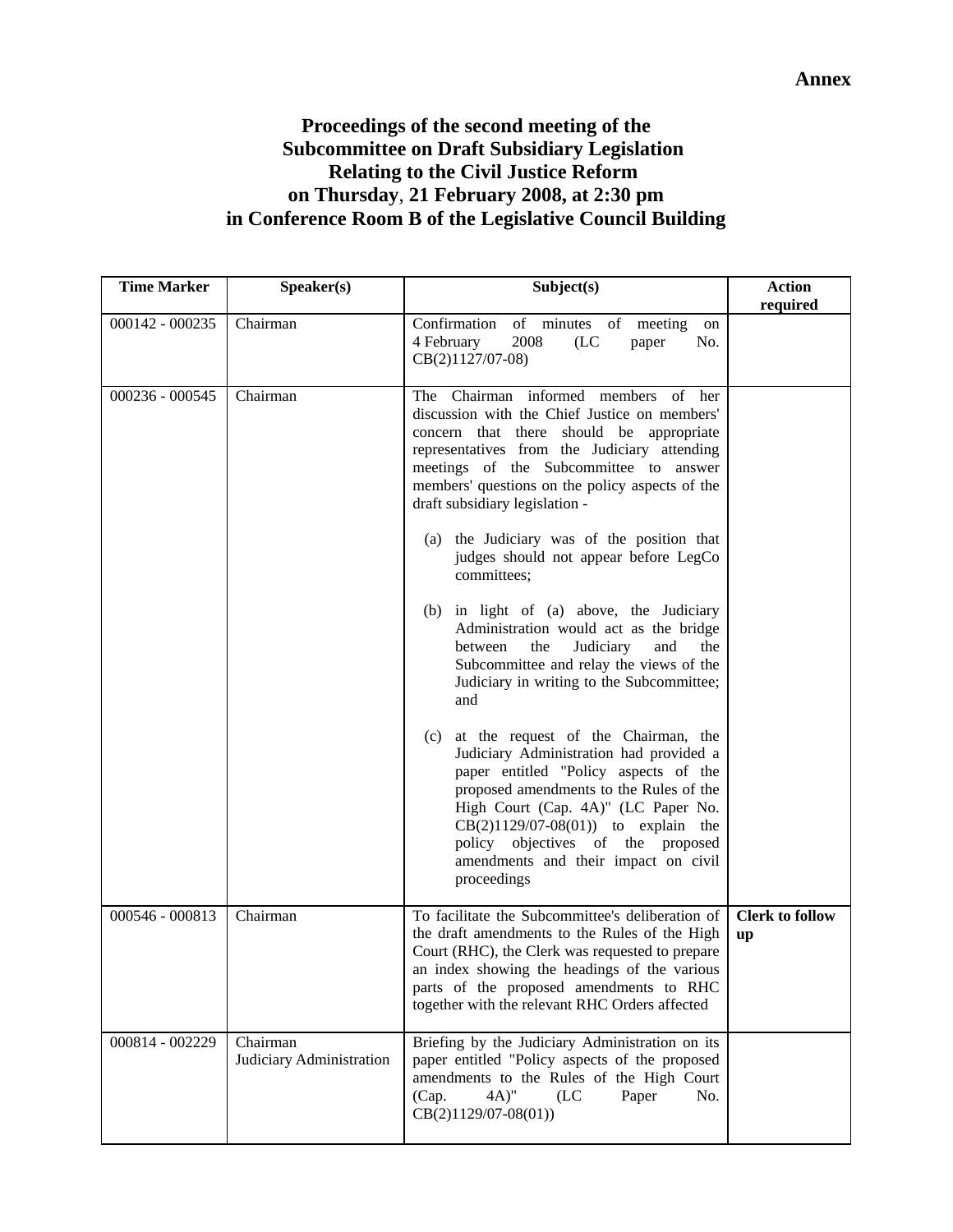| <b>Time Marker</b> | Speaker(s)                                                                               | Subject(s)                                                                                                                                                                                                                                                                                                                                                                                                | <b>Action</b><br>required                                 |
|--------------------|------------------------------------------------------------------------------------------|-----------------------------------------------------------------------------------------------------------------------------------------------------------------------------------------------------------------------------------------------------------------------------------------------------------------------------------------------------------------------------------------------------------|-----------------------------------------------------------|
| 002230 - 003310    | Chairman<br>Judiciary Administration<br>Administration                                   | The Chairman pointed out that some legal<br>practitioners had expressed<br>concern<br>that<br>overemphasizing the objective to increase the<br>cost-efficiency of court procedures might result in<br>injustice to the parties in some cases                                                                                                                                                              |                                                           |
|                    |                                                                                          | The Judiciary Administration/Administration's<br>response that while one of the underlying<br>objectives of the proposed amendments to RHC<br>was to deal with a case as expeditiously as<br>reasonably practicable, the court should always<br>recognize that the primary aim in exercising its<br>power was to secure the just resolution of the<br>parties' dispute, as enshrined in Order 1A rule2(2) |                                                           |
|                    |                                                                                          | In response to the Chairman's request, the<br>Judiciary Administration agreed to provide<br>supplementary background information on Order<br>53 of the draft RHC relating to judicial review,<br>including information on the reasons for and the<br>impact of the proposed changes                                                                                                                       | <b>Judiciary</b><br><b>Administration</b><br>to follow up |
| 003311 - 003438    | Chairman<br>Judiciary Administration                                                     | Part 1 - Preliminary<br>In response to the Chairman, the Judiciary<br>Administration<br>advised<br>the<br>that<br>target<br>commencement date of the RHC (Amendment)<br>Rules 2008 was April 2009                                                                                                                                                                                                         |                                                           |
| 003439 - 003616    | Chairman<br>Judiciary Administration                                                     | Part 2 - Objectives and case management powers<br>(New Orders 1A and 1B)<br>Briefing by the Judiciary Administration                                                                                                                                                                                                                                                                                      |                                                           |
|                    |                                                                                          |                                                                                                                                                                                                                                                                                                                                                                                                           |                                                           |
| 003617 - 004829    | Ms Miriam LAU<br>Chairman<br>Judiciary Administration<br>Administration<br>Mr Ronny TONG | New Order 1A - Objectives<br>Discussions on the underlying objective "to<br>promote greater equality between the parties"<br>(Order 1A rule $1(d)$ )                                                                                                                                                                                                                                                      |                                                           |
|                    |                                                                                          | The Administration/Judiciary Administration's<br>response that the rule setting out the underlying<br>objectives of the civil justice system served as a<br>declaratory statement of the legitimate aims of<br>judicial case management which would be taken<br>into account by the court in exercising its powers<br>provided under RHC                                                                  |                                                           |
|                    |                                                                                          | Mr Ronny TONG's view that "equality of arms"<br>was a more appropriate term to use than<br>"equality" and his suggestion that rule 1(d) be<br>re-phrased as "to promote as much as is<br>reasonably practicable equality of arms between<br>the parties"                                                                                                                                                  |                                                           |
|                    |                                                                                          | The Judiciary Administration agreed to review<br>the wording of rule $1(d)$ in the light of members'<br>views                                                                                                                                                                                                                                                                                             | <b>Judiciary</b><br>Administration<br>to follow up        |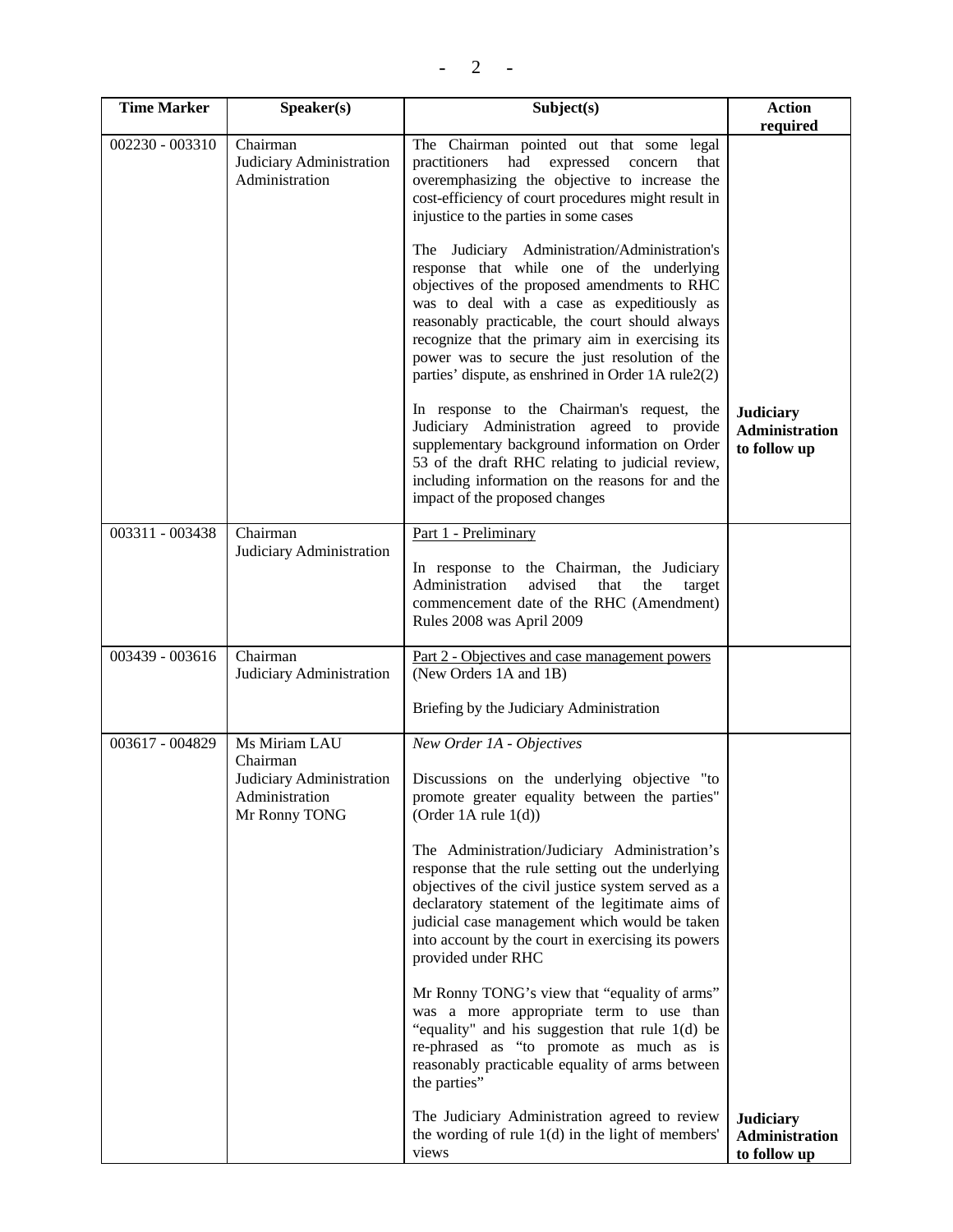| <b>Time Marker</b> | Speaker(s)                                                              | Subject(s)                                                                                                                                                                                                                                                                                                                                                                                               | <b>Action</b><br>required                          |
|--------------------|-------------------------------------------------------------------------|----------------------------------------------------------------------------------------------------------------------------------------------------------------------------------------------------------------------------------------------------------------------------------------------------------------------------------------------------------------------------------------------------------|----------------------------------------------------|
| 004830 - 005235    | Chairman<br>Mr Ronny TONG<br>Judiciary Administration<br>Administration | The Chairman's view that, in furtherance of the<br>objective to promote greater equality between<br>the parties, there should be provisions in the<br>rules empowering the court to order a party to<br>apply for legal aid, having regard to the fact that<br>difference in financial position was one of the<br>greatest inequality between parties<br>Judiciary Administration's response that in the |                                                    |
|                    |                                                                         | draft subsidiary legislation there was no<br>provision empowering the court to order a party<br>to apply for legal aid. The provision of legal aid<br>was separately provided for under the Legal Aid<br>Ordinance. As the Final Report on CJR did not<br>contain any recommendation relating to the<br>court's power to order legal aid, this was outside<br>the remit of the Steering Committee on CJR |                                                    |
| 005236 - 005354    | Ms Miriam LAU<br>Chairman<br>Mr Ronny TONG                              | Ms Miriam LAU pointed out that the wording of<br>the objectives stated in rule $1(d)$ mirrored those<br>used in paragraph 55 of the Final Report                                                                                                                                                                                                                                                         |                                                    |
| 005355 - 005800    | Mr LI Kwok-ying<br>Administration<br>Chairman                           | Mr LI Kwok-ying's view that rule 1(d) was<br>unnecessary and should be deleted altogether as it<br>gave the impression that there was much<br>inequalities in the current civil justice system                                                                                                                                                                                                           |                                                    |
| 005801 - 005954    | Chairman<br>Judiciary Administration                                    | Order 1A rule $3$ – Duty of the parties and their<br>legal representatives to further the underlying<br>objectives of the rules                                                                                                                                                                                                                                                                          |                                                    |
| 005955 - 010211    | Chairman<br>Judiciary Administration                                    | New Order $IB$ – Case management powers of<br>the court<br>Briefing by the Judiciary Administration                                                                                                                                                                                                                                                                                                      |                                                    |
| 010212 - 010601    | Chairman<br>Administration                                              | The Judiciary Administration was requested to<br>explain in writing how Order 1B rule $1(2)(g)$<br>(i.e. the court's power to try two or more claims)<br>on the same occasion) worked and whether it<br>was a new power granted to the court                                                                                                                                                             | <b>Judiciary</b><br>Administration<br>to follow up |
| 010602 - 011242    | Mr LI Kwok-ying<br>Chairman<br>Administration                           | The Judiciary Administration was requested to<br>provide in writing the following information<br>concerning Order 1B rule 2(2) (which provided<br>that where the Court proposed to make an order<br>of its own motion, it might give any person<br>likely to be affected by the order an opportunity<br>to make representations) $-$                                                                     | <b>Judiciary</b><br>Administration<br>to follow up |
|                    |                                                                         | (a) whether it was a new power granted to the<br>court;                                                                                                                                                                                                                                                                                                                                                  |                                                    |
|                    |                                                                         | examples to illustrate the scope of "any<br>(b)<br>person likely to be affected"; and                                                                                                                                                                                                                                                                                                                    |                                                    |
|                    |                                                                         | (c) who would bear the costs of the hearings                                                                                                                                                                                                                                                                                                                                                             |                                                    |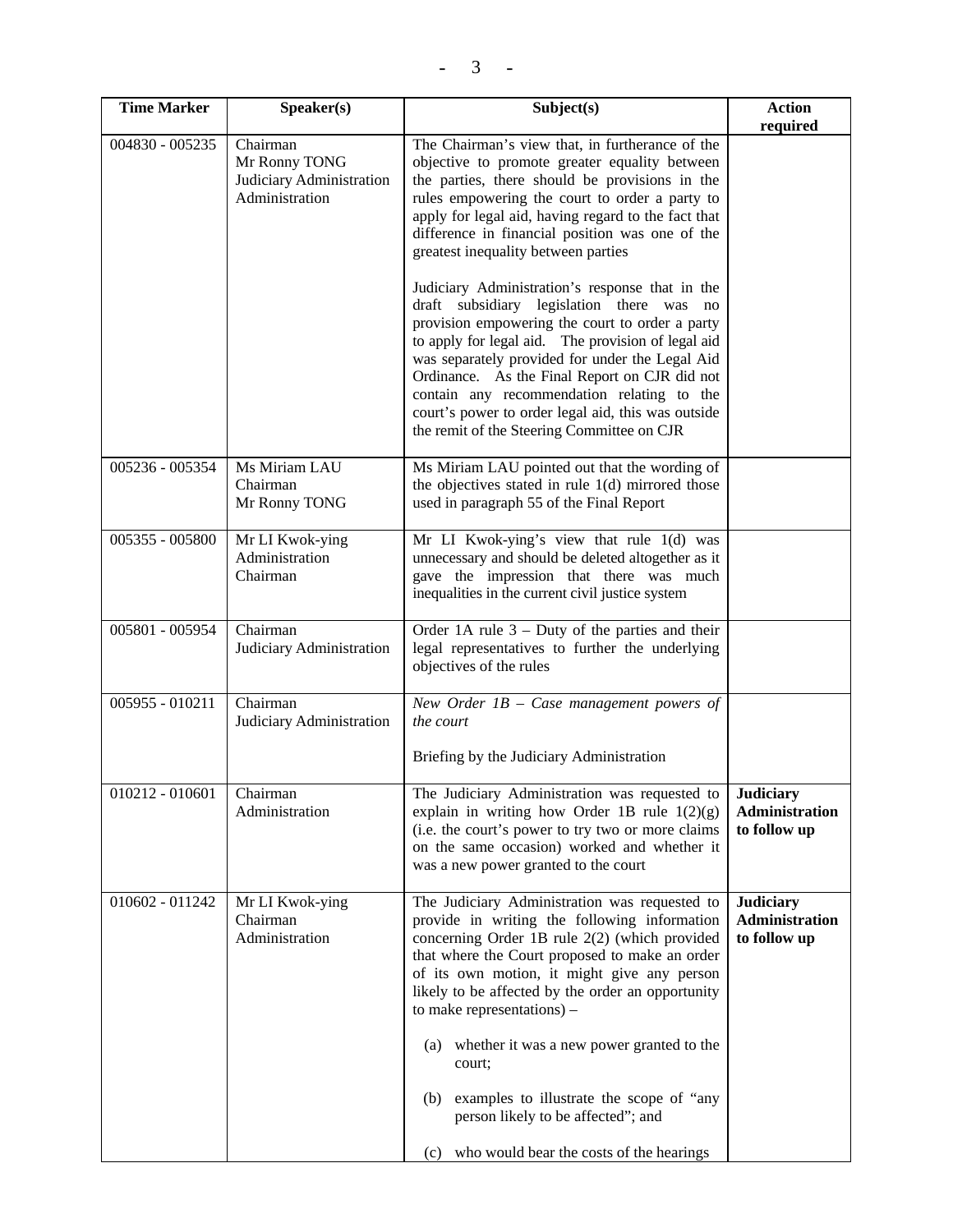| <b>Time Marker</b> | Speaker(s)                                                   | Subject(s)                                                                                                                                                                                                                                                                                                                                                                                                                                                                                                                                                                     | <b>Action</b><br>required |
|--------------------|--------------------------------------------------------------|--------------------------------------------------------------------------------------------------------------------------------------------------------------------------------------------------------------------------------------------------------------------------------------------------------------------------------------------------------------------------------------------------------------------------------------------------------------------------------------------------------------------------------------------------------------------------------|---------------------------|
|                    |                                                              | Mr LI KWOK-ying's enquiry on whether the "3<br>days" referred to in Order 1B rule $2(3)(b)$ were<br>working or calendar days                                                                                                                                                                                                                                                                                                                                                                                                                                                   |                           |
|                    |                                                              | The Administration's clarification that -                                                                                                                                                                                                                                                                                                                                                                                                                                                                                                                                      |                           |
|                    |                                                              | (a) where the period in question was a period<br>of seven days or less, Sundays and public<br>holidays were excluded in the calculation<br>of time limits; and                                                                                                                                                                                                                                                                                                                                                                                                                 |                           |
|                    |                                                              | (b) where the period in question was a period<br>of more than seven days, Sundays and<br>public holidays were included in the<br>calculation of time limits                                                                                                                                                                                                                                                                                                                                                                                                                    |                           |
| 011243 - 011639    | Chairman<br>Judiciary Administration<br>Mr Ronny TONG        | Part $3$ – Pre-action protocols and cost-only<br>proceedings<br>(Orders 1,2,10,11,12 and 62)                                                                                                                                                                                                                                                                                                                                                                                                                                                                                   |                           |
|                    |                                                              | Order $1$ – Definition of practice direction and<br>pre-action protocol                                                                                                                                                                                                                                                                                                                                                                                                                                                                                                        |                           |
|                    |                                                              | Briefing by the Judiciary Administration                                                                                                                                                                                                                                                                                                                                                                                                                                                                                                                                       |                           |
|                    |                                                              | The Judiciary Administration's response that -                                                                                                                                                                                                                                                                                                                                                                                                                                                                                                                                 |                           |
|                    |                                                              | taking into account the consultation<br>(a)<br>response to the Interim Report, and the<br>experience in the United Kingdom (UK),<br>that pre-action protocols would result in<br>the "front-loading" of costs, the Working<br>Party on CJR had recommended in its<br>Final Report that pre-action protocols<br>should not be prescribed for cases across<br>the board and would only apply to certain<br>specialist lists after due consultation with<br>all relevant parties, including the two<br>legal professional bodies; and<br>(b) no pre-action protocols had yet been |                           |
|                    |                                                              | promulgated                                                                                                                                                                                                                                                                                                                                                                                                                                                                                                                                                                    |                           |
| 011640 - 012714    | Chairman<br>Mr Ronny TONG<br>Ms Miriam LAU<br>Administration | Order 2 - Effect of non-compliance<br>with<br>pre-action protocols and practice direction<br>In response to Ms Miriam LAU's enquiry, the<br>Administration's advice that in cases of<br>non-compliance with pre-action protocols or<br>practice direction, the Court was empowered to -<br>order a party to pay a sum of money into<br>(a)<br>court, such sum becoming security for<br>any sum payable by that party to any<br>other party in the proceedings (Order 2<br>rule $3(2)$ ; and                                                                                    |                           |